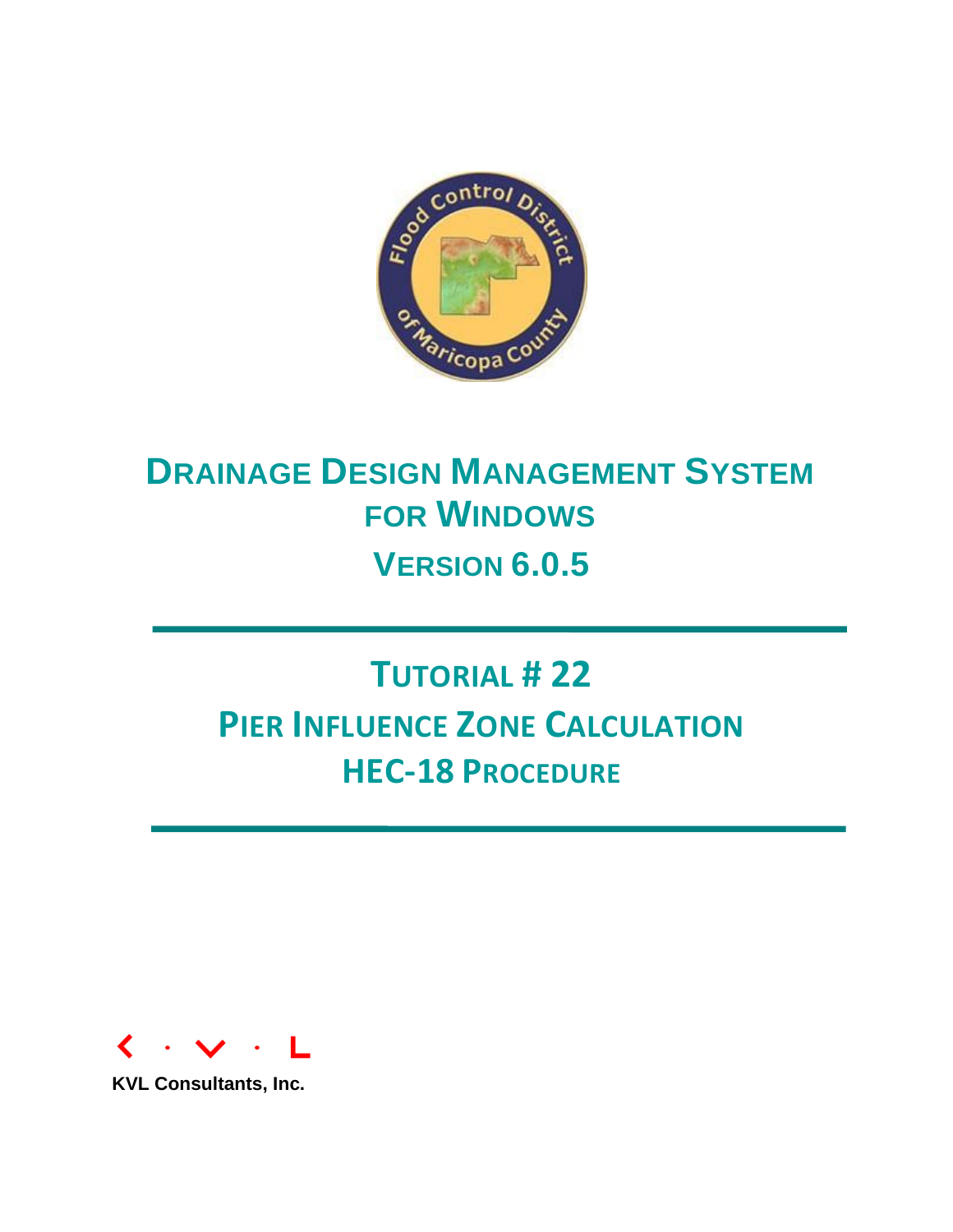## **PIER INFLUENCE ZONE CALCULATION [HEC-18 PROCEDURE]**

## **TABLE OF CONTENTS**

| No. Section | Page |
|-------------|------|
|             |      |

| 2.0 |     |  |  |  |  |
|-----|-----|--|--|--|--|
| 3.0 |     |  |  |  |  |
|     | 3.1 |  |  |  |  |
|     | 3.2 |  |  |  |  |
|     | 3.3 |  |  |  |  |
|     | 3.4 |  |  |  |  |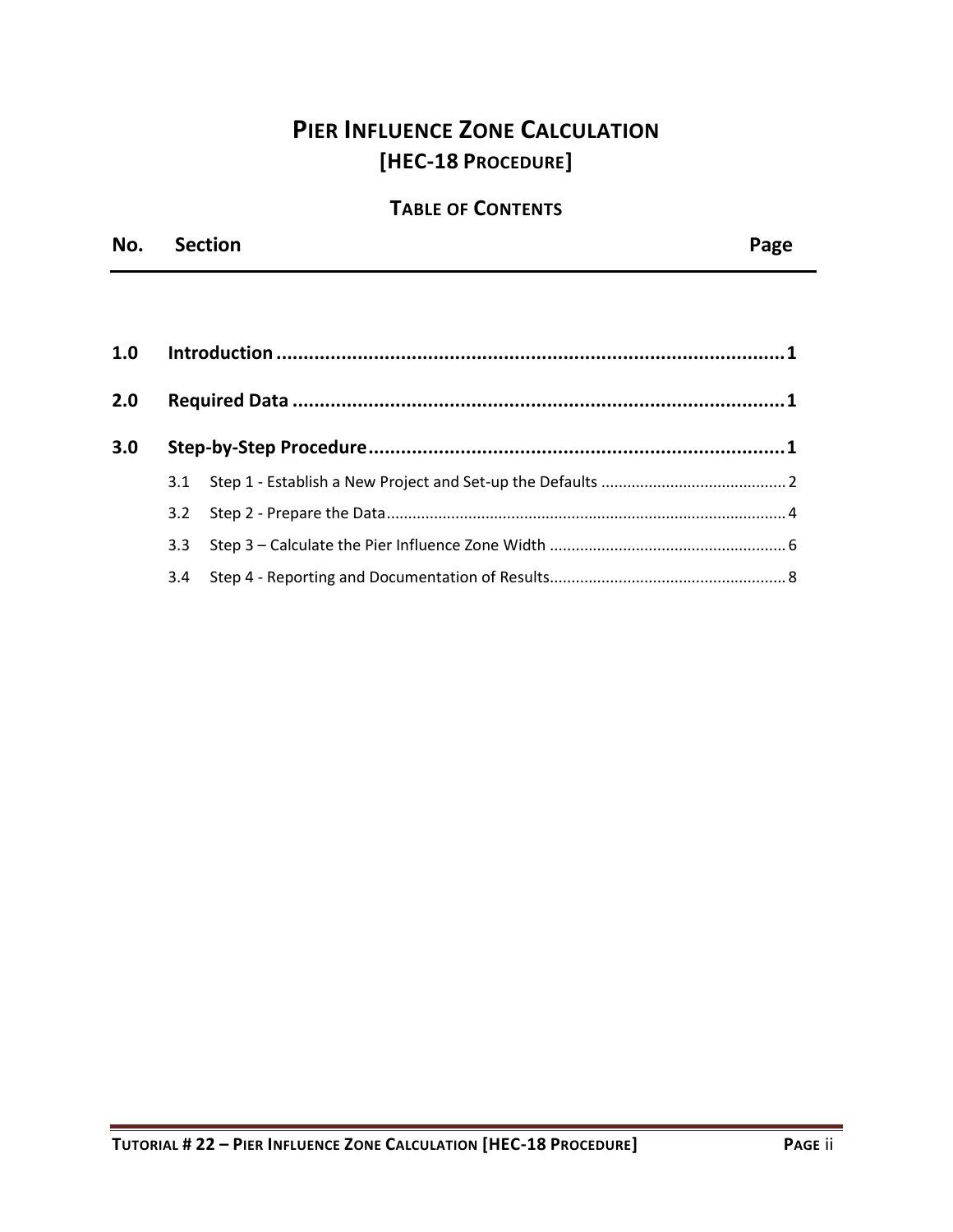## **PIER INFLUENCE ZONE CALCULATION [HEC-18 PROCEDURE] DATE UPDATED: APRIL 20, 2022 TUTORIAL TIME: 15 MINUTES**

### <span id="page-2-0"></span>**1.0 INTRODUCTION**

A pier influence zone is the top width  $(W<sub>T</sub>$  as shown in the figure below) of a pier local scour hole in cohesionless bed material. This tutorial computes the pier influence zone by using the procedure outlined in the Federal Highway Administration HEC-18 Manual (April 2012).



Figure 1: Top Width of Scour Hole Sketch Adapted from FHWA (2012)

## <span id="page-2-1"></span>**2.0 REQUIRED DATA**

For this tutorial on calculating pier influence zone, use the following conditions:

| • Pier Scour Depth, Ys (ft):                                        | 15.00 |
|---------------------------------------------------------------------|-------|
| Ratio of bottom width to depth of local pier scour, B:              | 1.0   |
| • Angle of repose of the bed material in water, $\theta$ (degrees): | 44.00 |
| Distance from outside edge of pier, X (ft):                         | 10.00 |

## <span id="page-2-2"></span>**3.0 STEP-BY-STEP PROCEDURE**

The step-by-step procedure for calculating pier influence zone is described as follows:

Step 1: Establish a New Project and Set-up the Defaults

Step 2: Prepare the Data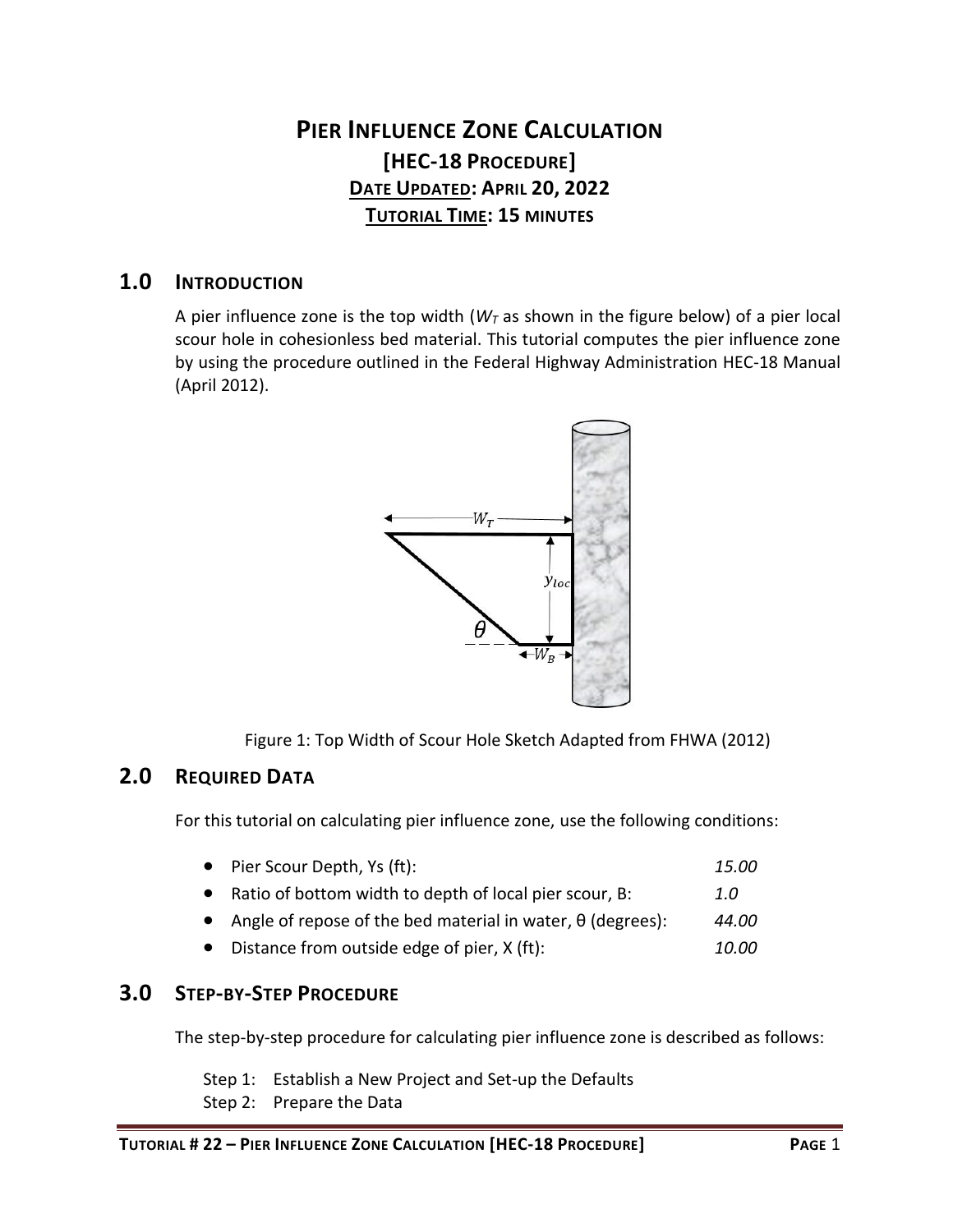- Step 3: Calculate the Pier Influence Zone Width
- Step 4: Reporting and Documentation of Results

#### <span id="page-3-0"></span>**3.1 Step 1 - Establish a New Project and Set-up the Defaults**

(a) Click the **DDMSW** icon on the Desktop or Program menu to launch the **DDMSW.** Click the *OK* button to accept the software disclaimer as shown in the following figure.



After the **DDMSW** is launched, the **SELECT PROJECT** form is automatically opened as shown in the following figure.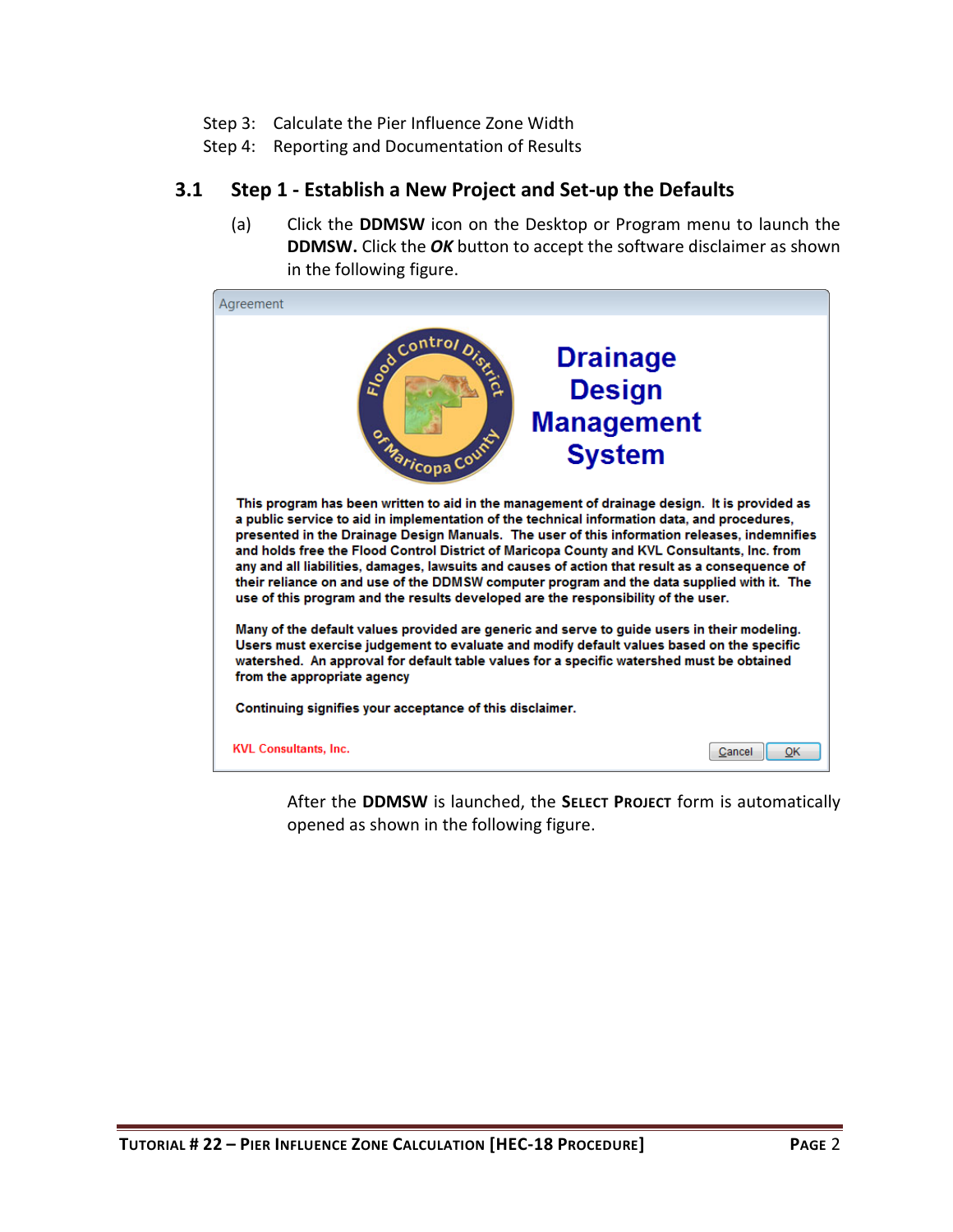| <b>Select Project</b>        |                          |       |                                                      |   |
|------------------------------|--------------------------|-------|------------------------------------------------------|---|
| List                         |                          |       | <b>Details</b>                                       |   |
| Look for                     |                          |       |                                                      |   |
| Reference $\triangle$        | Date                     | ID    | <b>Title</b>                                         | ▴ |
| <b>BANKPROTECTIONFCD</b>     | 01/01/2012               | 00049 | River Mechanics Example - Bank Protection            |   |
| <b>BRIDGEPIERFCD</b>         | 01/01/2012               | 00011 | River Mechanics Example - Bridge Pier                |   |
| <b>EXAMPLE1</b>              | 01/01/2010               | 00001 | Clark, Green Ampt, Single, 6 Hour                    |   |
| EXAMPLE2                     | 01/01/2010               | 00002 | S-Graph, Green-Ampt, Single, 24 Hour                 |   |
| <b>EXAMPLE3</b>              | 01/01/2010               | 00003 | S-Graph, Green-Ampt, Multiple, 6 Hour                |   |
| EXAMPLE4                     | 01/01/2010               | 00004 | Clark, Init and Uniform, Single, 6 Hour              | Ξ |
| <b>KVLEXAMPLE1</b>           | 01/01/2011               | 00005 | Example 1 HEC-1 tutorial project                     |   |
| KVLEXAMPLE10                 | 01/10/2014               | 00025 | HEC-1 Tutorial - Import HEC-1 File                   |   |
| KVLEXAMPLE11                 | 01/10/2014               | 00029 | FCDMC Hydraulics Manual Design Example 4.6           |   |
| KVLEXAMPLE12                 | 01/10/2014               | 00030 | <b>Street Drainage Example</b>                       |   |
| <b>KVLEXAMPLE2</b>           | 01/01/2011               | 00021 | Example 2 using Shape files and NOAA 14              |   |
| <b>KVLEXAMPLE3</b>           | 01/01/2011               | 00024 | Example 3 Rational Method tutorial project           |   |
| KVLEXAMPLE5                  | 01/01/2011               | 00017 | HEC-1 Tutorial - Clark Unit Hydrograph               |   |
| KVLEXAMPLE6                  | 01/01/2011               | 00018 | HEC-1 Tutorial - S-Graph Unit Hydrograph             |   |
| <b>KVLEXAMPLE7</b>           | 01/01/2011               | 00019 | <b>Rational Method Tutorial</b>                      |   |
| <b>KVLEXAMPLE8</b>           | 01/01/2011 00020         |       | <b>Street Drainage Examples</b>                      |   |
| ∢<br>ш                       |                          |       | r                                                    |   |
| Modification Date 01/01/2012 | $\overline{\phantom{a}}$ |       | <b>O</b> Info<br>OK<br>Print<br><b>Delete</b><br>Add |   |

- (b) Click the *Add* button on the **SELECT PROJECT** form to start a new project (Alternatively, **File** ➔ **New Project** ➔ **Add**).
- (c) On the **NEW PROJECT OPTIONS** dialog box, select the **River Mechanics** checkbox, then click the *OK* button to close / exit the form.
- (d) On the **SELECT PROJECT** form (*Details* tab), enter "*V605\_PIER\_INFLUENCE*" into the *Reference* textbox. This is the name of the new project. Users can choose any name for the *Reference* textbox as long as it does not exist already in the current **DDMSW** project database.
- (e) Type into the **Title** textbox a brief descriptive title for this project. *(Optional) (e.g., 'Pier Influence Zone Calculation using HEC-18 Procedure').*
- (f) Type into the *Location* textbox the location of this project. *(Optional) (e.g., 'Maricopa County, Arizona')*
- (g) Type into the *Agency* textbox the agency or company name**.** *(Optional) (e.g., 'Flood Control District of Maricopa County').*
- (h) Check the *River Mechanics Only* checkbox.
- (i) Type a detailed description of this project into the comment area under the *Project Reference* frame. *(Optional) (e.g., 'This is a tutorial project for calculating Pier Influence Zone Width using HEC-18 Procedure').*
- (j) Set the *Modification Date* using today's date by clicking on the Calendar icon.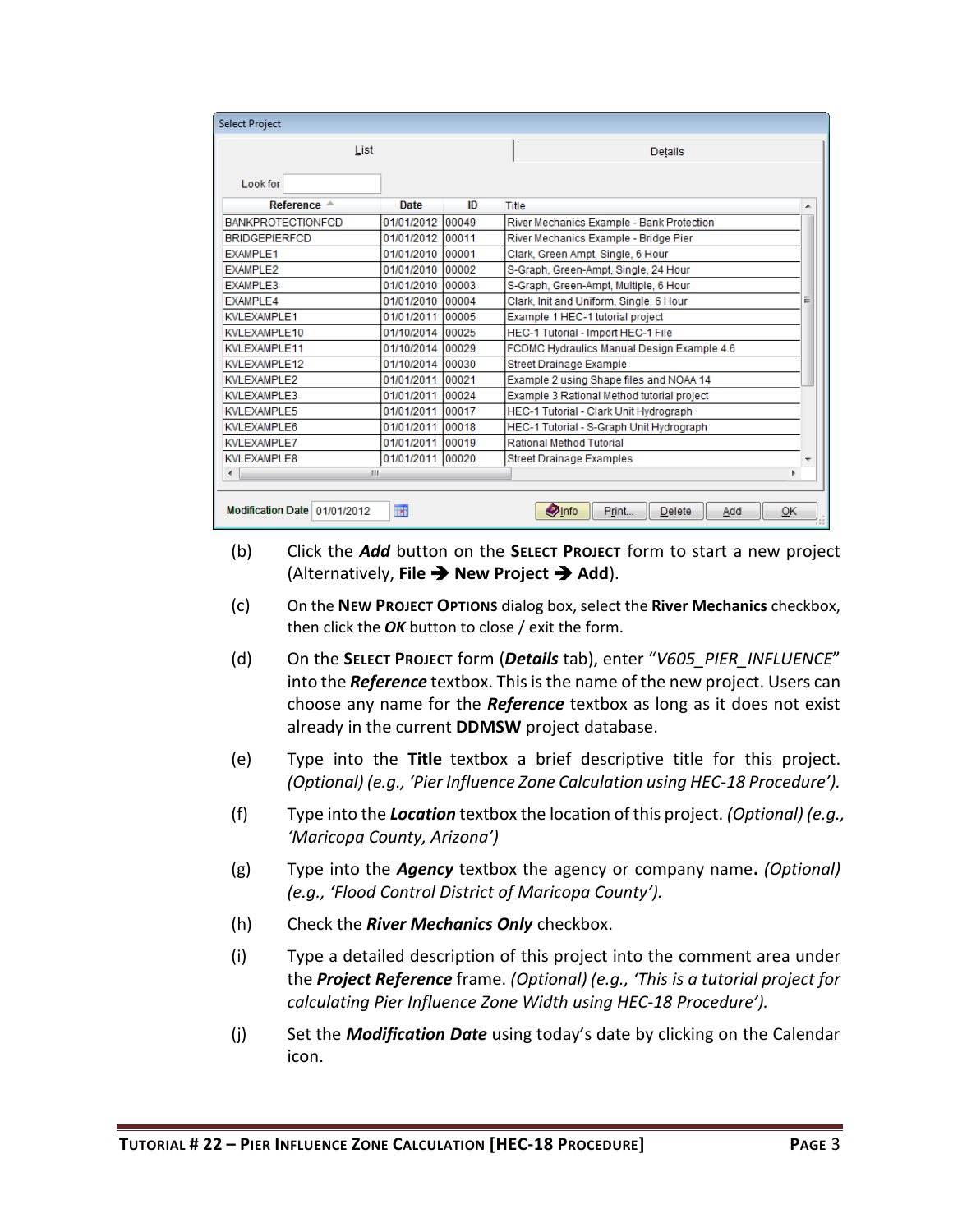(k) Click the *Save* button to save the entered data. The following figure shows what the current form looks like.

| Select Project           |                                                    |                         |                                                                            |              |                         |                        |    |  |  |
|--------------------------|----------------------------------------------------|-------------------------|----------------------------------------------------------------------------|--------------|-------------------------|------------------------|----|--|--|
|                          | List                                               |                         | <b>Details</b>                                                             |              |                         | Default Table Versions |    |  |  |
| <b>Project Reference</b> |                                                    |                         |                                                                            |              | <b>Project Defaults</b> |                        |    |  |  |
| Project ID               | 00147                                              |                         | Reference V605_PIER_INFLUENCE                                              |              |                         |                        |    |  |  |
|                          |                                                    |                         | Title   Pier Influence Zone Calculation using HEC-18 Procedure             |              | <b>Soils</b>            | <b>FCDMC</b>           | سن |  |  |
| Location                 | Maricopa County, Arizona                           |                         |                                                                            |              | Land Use   FCDMC        |                        | ۶  |  |  |
|                          | Agency   Flood Control District of Maricopa County |                         |                                                                            |              |                         |                        |    |  |  |
|                          | Hydrology and Hydraulics Only                      |                         |                                                                            |              |                         |                        |    |  |  |
|                          | $\sqrt{\phantom{a}}$ River Mechanics Only          |                         |                                                                            |              |                         |                        |    |  |  |
|                          |                                                    |                         |                                                                            |              |                         |                        |    |  |  |
|                          |                                                    |                         |                                                                            |              |                         |                        |    |  |  |
|                          |                                                    |                         |                                                                            |              |                         |                        |    |  |  |
|                          |                                                    |                         |                                                                            |              |                         |                        |    |  |  |
|                          |                                                    |                         |                                                                            |              |                         |                        |    |  |  |
| HEC-18 Procedure.        |                                                    |                         | This is a tutorial project for calculating Pier Influence Zone Width using | ۸            |                         |                        |    |  |  |
|                          |                                                    |                         |                                                                            |              |                         |                        |    |  |  |
|                          |                                                    |                         |                                                                            |              |                         |                        |    |  |  |
|                          |                                                    |                         |                                                                            | v            |                         |                        |    |  |  |
|                          |                                                    |                         |                                                                            |              |                         |                        |    |  |  |
|                          | Modification Date 04/05/2022                       | $\overline{\mathbf{R}}$ | Update Project Defaults                                                    | <b>Olnfo</b> | Print<br><b>Delete</b>  | Add                    | QK |  |  |

- (l) Click the *OK* button to exit the **SELECT PROJECT** form.
- **Note:** The *Project ID* "*00147"* in the above figure is the unique database record identifier for the project, which is automatically generated by the program. Each time a new project is created, a *Project ID* is assigned by the program. The *Project ID* assigned to your project will not necessary be the same as the *Project ID* shown in the above figure.

#### <span id="page-5-0"></span>**3.2 Step 2 - Prepare the Data**

(a) From the menu bar of the main application window, click *River Mechanics*  ➔ *Scour*, to open the **TOTAL SCOUR** form.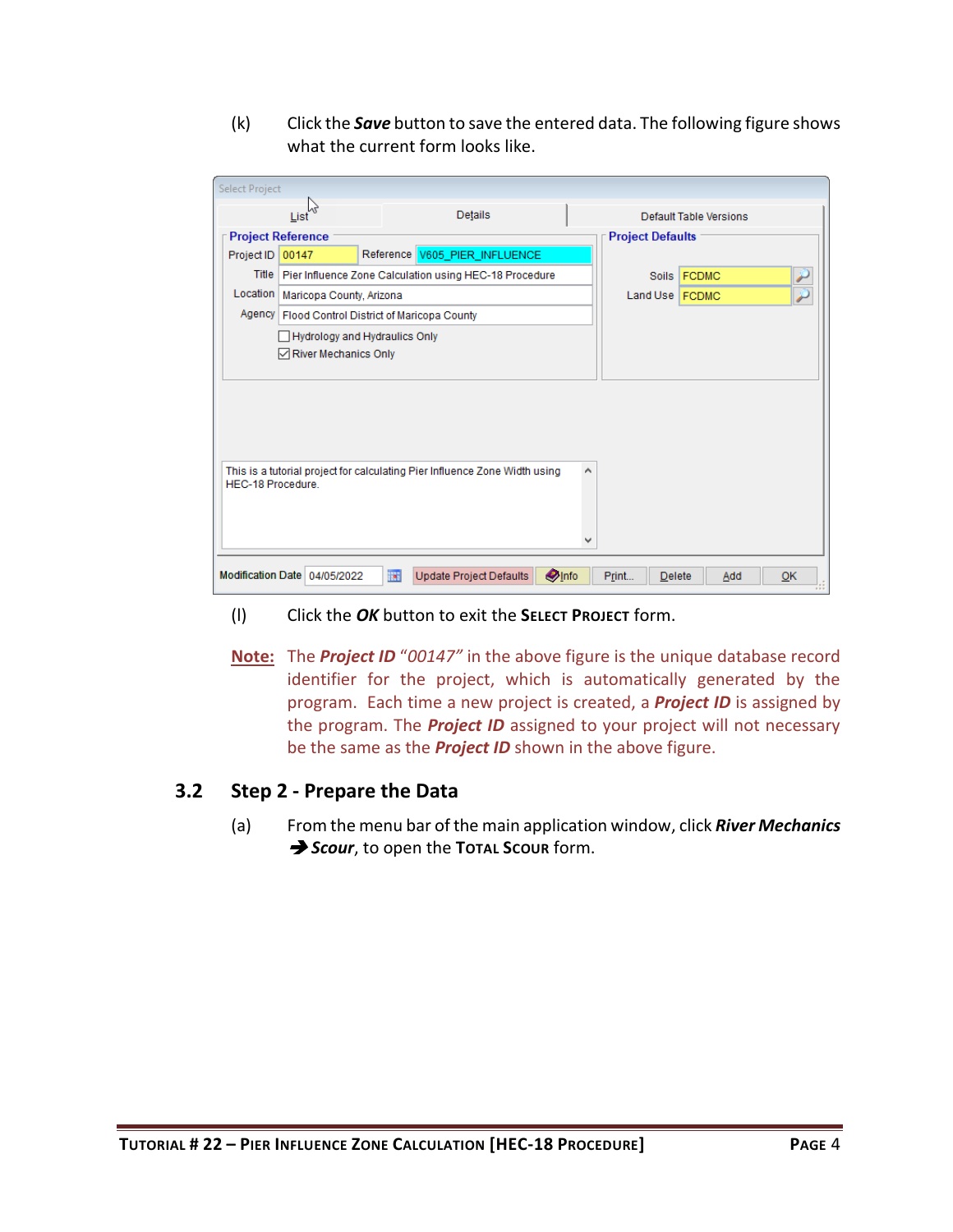|             |      |                                    | Flood Control District of Maricopa County Version: 6.0.5 - V605_PIER_INFLUENCE<br>▣ |  |  |  |  |  |  |
|-------------|------|------------------------------------|-------------------------------------------------------------------------------------|--|--|--|--|--|--|
| File        | Edit | River Mechanics   Project Defaults | Help                                                                                |  |  |  |  |  |  |
|             |      | Scoup                              |                                                                                     |  |  |  |  |  |  |
|             |      |                                    | Thalweg Elevation Comparison                                                        |  |  |  |  |  |  |
|             |      | Riprap                             |                                                                                     |  |  |  |  |  |  |
|             |      | Launchable Riprap                  |                                                                                     |  |  |  |  |  |  |
|             |      | Lateral Erosion                    |                                                                                     |  |  |  |  |  |  |
|             |      | Sediment Yield                     |                                                                                     |  |  |  |  |  |  |
|             |      | Cross Section Hydraulics           |                                                                                     |  |  |  |  |  |  |
|             |      | Cross Section Geometry             |                                                                                     |  |  |  |  |  |  |
|             |      |                                    | Import Cross Sections from Another Project                                          |  |  |  |  |  |  |
|             |      |                                    | Import Cross Sections from a CSV File                                               |  |  |  |  |  |  |
|             |      | Manning's Calculator               |                                                                                     |  |  |  |  |  |  |
|             |      |                                    |                                                                                     |  |  |  |  |  |  |
| Model scour |      |                                    |                                                                                     |  |  |  |  |  |  |

| Total Scour - MB: 01 - ID: |         |                                 |                    |                      |                |                  |               |                   |                |   |
|----------------------------|---------|---------------------------------|--------------------|----------------------|----------------|------------------|---------------|-------------------|----------------|---|
|                            | List    | Long Term<br>General<br>$Iotal$ |                    | $L\underline{o}$ cal | Bedform        |                  | Low Flow      | Pier Influence    |                |   |
|                            |         |                                 |                    |                      |                |                  |               |                   |                |   |
|                            |         |                                 |                    |                      |                |                  |               |                   |                |   |
|                            | ID<br>A | <b>Cross Section</b><br>ID      | Long Term<br>Scour | General<br>Scour     | Local<br>Scour | Bedform<br>Scour | Bend<br>Scour | Low Flow<br>Scour | Total<br>Scour | ۸ |
|                            |         |                                 |                    |                      |                |                  |               |                   |                |   |
|                            |         |                                 |                    |                      |                |                  |               |                   |                |   |
|                            |         |                                 |                    |                      |                |                  |               |                   |                |   |
|                            |         |                                 |                    |                      |                |                  |               |                   |                |   |
|                            |         |                                 |                    |                      |                |                  |               |                   |                |   |
|                            |         |                                 |                    |                      |                |                  |               |                   |                |   |
|                            |         |                                 |                    |                      |                |                  |               |                   |                |   |
|                            |         |                                 |                    |                      |                |                  |               |                   |                |   |
|                            |         |                                 |                    |                      |                |                  |               |                   |                |   |
|                            |         |                                 |                    |                      |                |                  |               |                   |                |   |
|                            |         |                                 |                    |                      |                |                  |               |                   |                |   |
|                            |         |                                 |                    |                      |                |                  |               |                   |                |   |
|                            |         |                                 |                    |                      |                |                  |               |                   |                |   |
|                            |         |                                 |                    |                      |                |                  |               |                   |                | ▼ |
| $\blacktriangleleft$       |         | $\mathbf{m}$                    |                    |                      |                |                  |               |                   | k              |   |
|                            |         |                                 |                    |                      |                |                  |               |                   |                |   |
|                            |         | Help                            | $\bullet$ Info     | Print                | Delete         | Add              | <b>MB</b>     | $Update$          | QK             |   |

- (b) Click the *Add* button to activate the necessary data entry fields.
- (c) On the **TOTAL SCOUR** form (**Total** tab), enter "*PIERINF01*" into the *ID* textbox.
- (d) Check the *Pier Influence* checkbox only.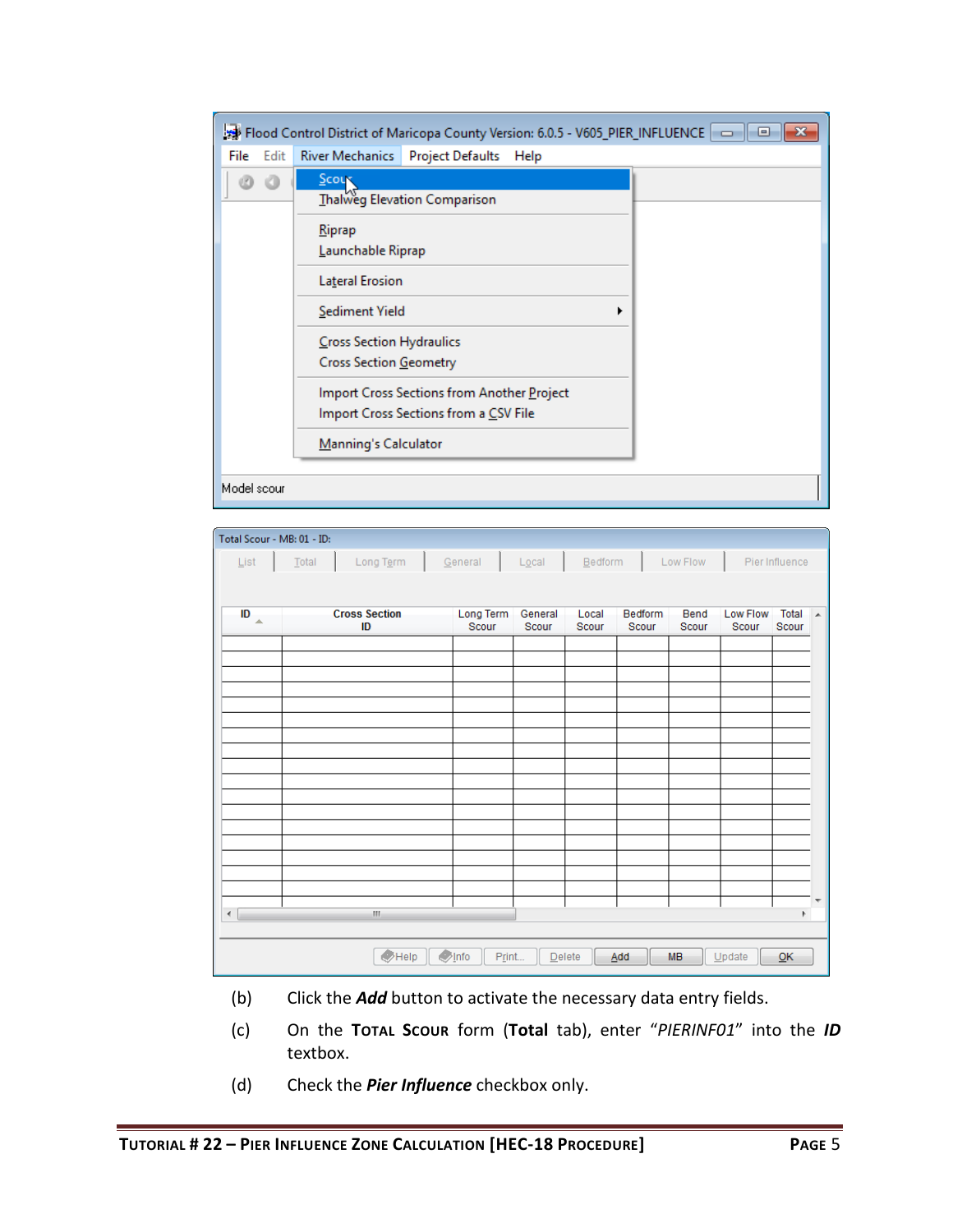(e) Click the *Save* button to save the entered data. The **TOTAL SCOUR** form should look like following figure.

| Total Scour - MB: 01 - ID: PIERINF01                                                                         |
|--------------------------------------------------------------------------------------------------------------|
| $\boxed{\phantom{1}$ Total<br>Local<br>Bedform<br>Low Flow<br>Pier Influence<br>Long Term<br>General<br>List |
| ١D<br>Major Basin ID<br>01<br>PIERINF01<br>ID                                                                |
| <b>Scour Depth</b>                                                                                           |
| Custom<br>Method<br>Include Calc<br>ES<br>Value<br>Calc FS                                                   |
| Long Term                                                                                                    |
| General n                                                                                                    |
| $Local \blacksquare$                                                                                         |
| Bedform                                                                                                      |
| Low Flow <b>Fig.</b>                                                                                         |
| Headcut <b>n</b>                                                                                             |
| Tailcut <b>n</b><br>▲                                                                                        |
| Total (ft)                                                                                                   |
| Pier Influence V<br>1.3<br>$\blacksquare$<br>$\overline{\phantom{a}}$                                        |
| $\overline{\phantom{a}}$                                                                                     |
|                                                                                                              |
| $\bullet$ Help<br><b>O</b> Info<br>Print<br>Add<br><b>MB</b><br>Update<br>Delete<br>QK                       |

#### <span id="page-7-0"></span>**3.3 Step 3 – Calculate the Pier Influence Zone Width**

- (a) On the **TOTAL SCOUR** form, select the *Pier Influence* Tab
- (b) Enter *"15"* into the *Pier Scour Depth, Ys (ft)* textbox.
- (c) Enter *"1.0"* into the *Ratio of bottom width to depth of local pier scour, B* textbox.
- (d) Enter *"44"* into the *Angle of repose of the bed material in water, (degrees)* textbox.
- (e) Enter *"10"* into the *Distance from outside edge of pier, X (ft)* textbox.
- (f) Click the *Save* button to save the entered data.
- (g) Click the *Update* button to update or perform the analysis.
- (h) Select "*This Record*" from the **SELECTION OPTION** dialog box, then click *Yes* on the **CALCULATE PIER INFLUENCE SCOUR** dialog box to continue.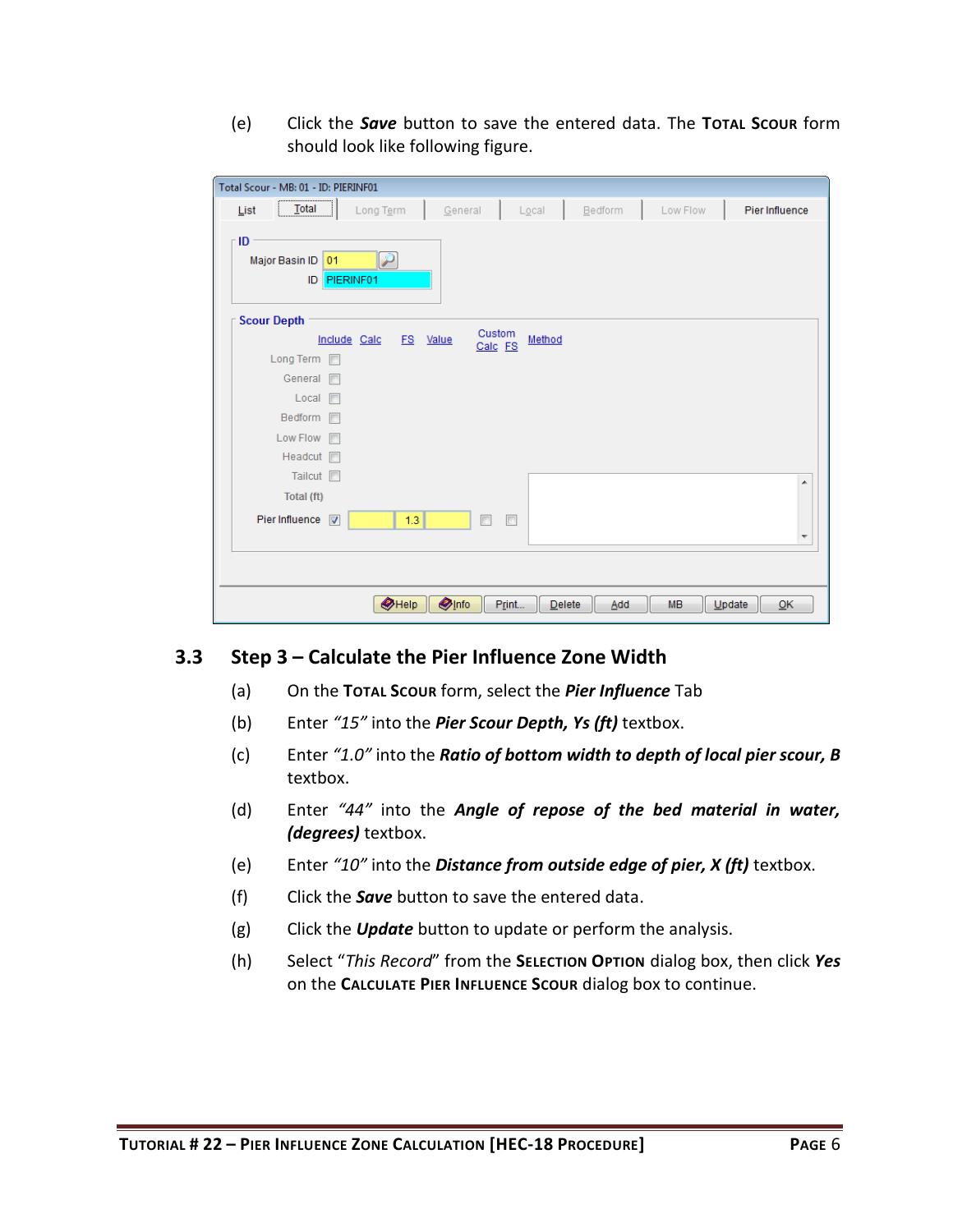|                                | <b>Select Option</b>                                               |  |
|--------------------------------|--------------------------------------------------------------------|--|
|                                | Option<br>┻<br>is Record<br>This Major Basin<br>All<br>٠<br>Cancel |  |
| Calculate Pier Influence Scour |                                                                    |  |
| record.                        | This will calculate the Pier Influence Scour for the current       |  |
| <b>Total Tab.</b>              | If you want to calculate the Total Scour, Click 'Update' on the    |  |
|                                | Do you want to continue?                                           |  |
|                                | No<br><b>Yes</b>                                                   |  |

(i) After the update, the form should look like the figure below.